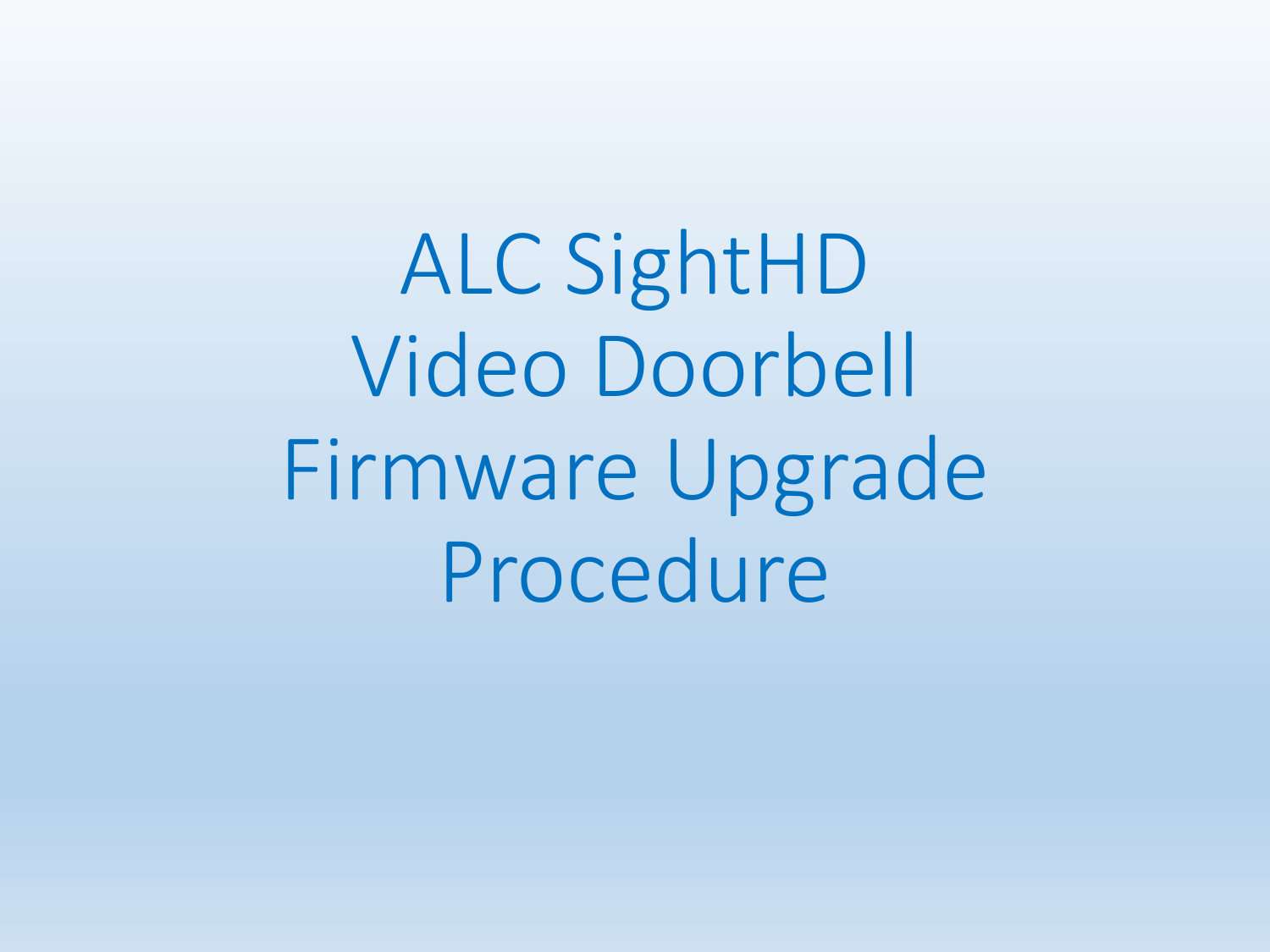# Doorbell Firmware Upgrade

- To upgrade your ALC SightHD Video Doorbell, you will need to remove the microSD card from the Doorbell. (see next page)
- Download or copy the file to your computer
	- v1.3.4.22.zip
- Right click on this zip file and select Extract All…
- Select Extract
	- The file will unzip revealing a folder v1.3.4.22
- Open this folder and copy the two files

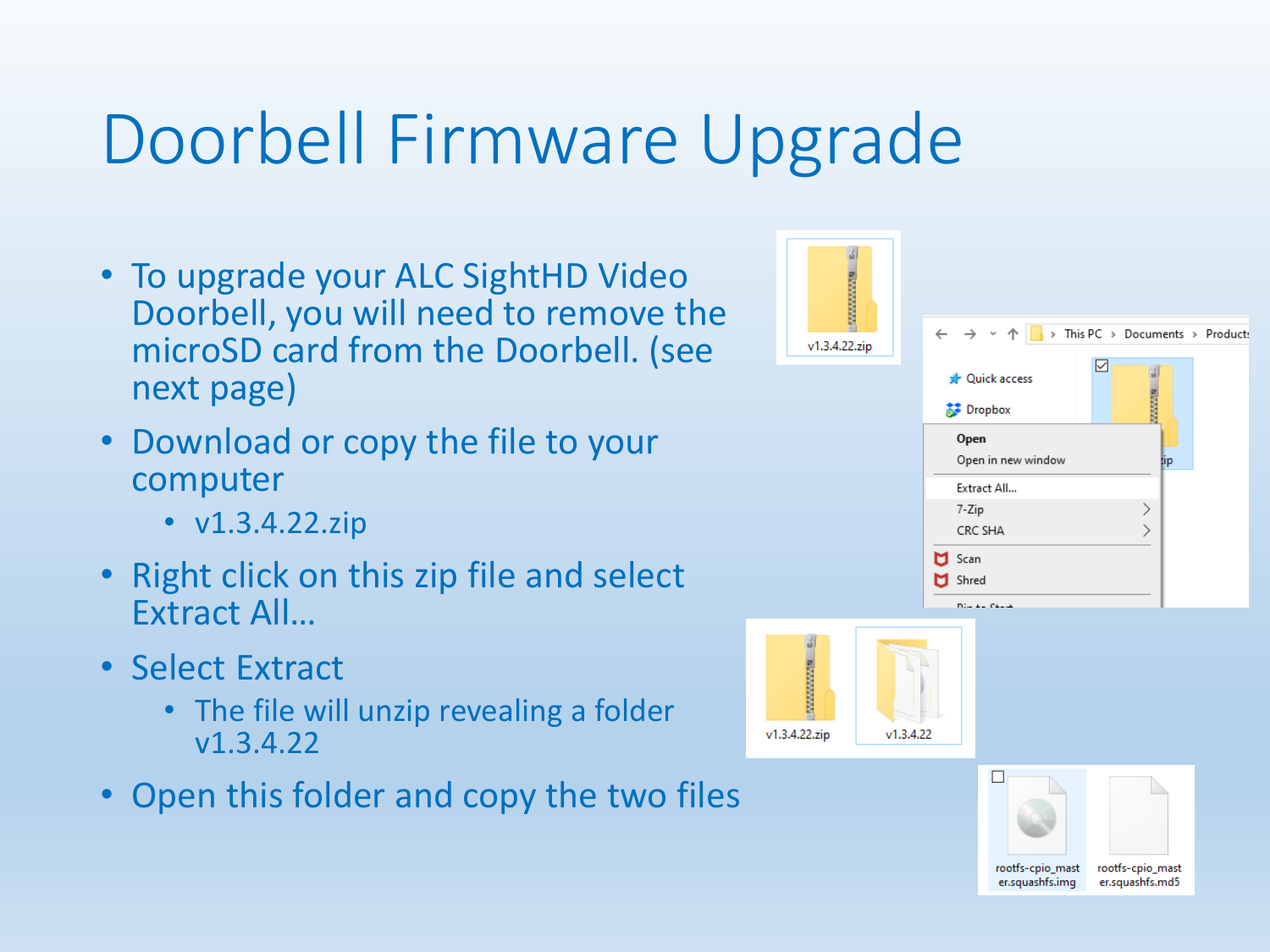

### Remove these two screws Slide the Doorbell out of the metal bracket





### The microSD card slot is on the side